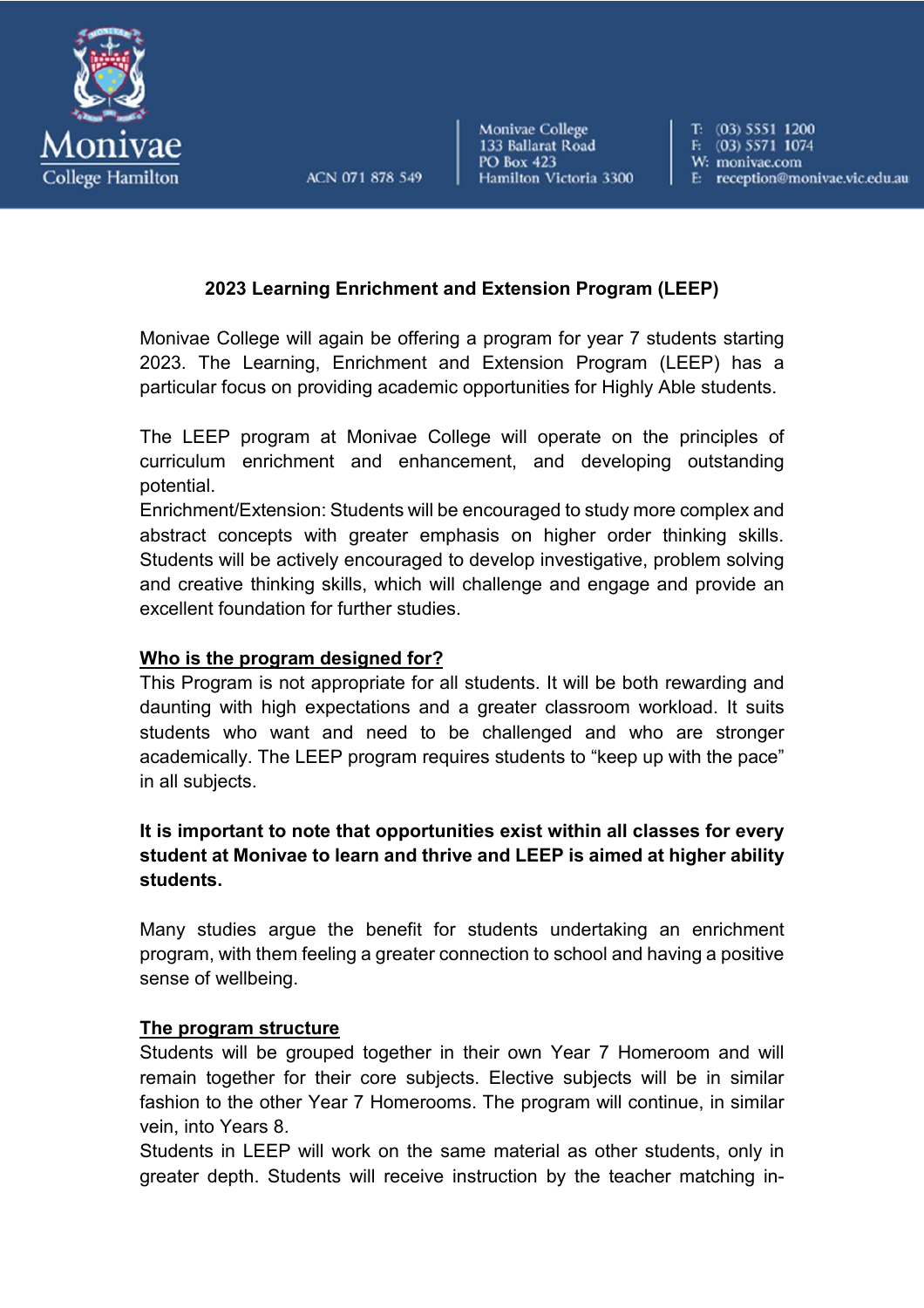depth activities with existing curriculum. Additionally, students will be provided an opportunity to work on independent study projects.

#### **Student expectations**

Placement in the program is a privilege, not a right, and students will be expected to make a genuine commitment. They will be expected to work hard, try their best at all times, actively seek help if they are experiencing difficulties and demonstrate cooperation and respect towards teachers and fellow students.

Expectations in the LEEP program will inevitably be greater than the mainstream classes. However, it is the intention that homework expectations will be reasonable. It is also expected that students will participate in a range of further enrichment opportunities such as national competitions (i.e. Science, English, Mathematics, History and Indonesian competitions).

Continued academic performance and involvement in the College community is necessary for students to remain in the program. The progress of students will be monitored regularly and at the start of every year students will be required to re-apply for a position in the program. Consultation will occur between teachers, parents and students if there are any concerns as to whether the program best suits the needs of a particular student. They are able to return to the mainstream program if this is deemed desirable.

#### **Selection for the program**

- 1. Students who wish to enter the program submit application form below.
- 2. Applicants will be invited to sit for a number of High Ability tests. This will be scheduled at Monivae College.

If you have any **questions** regarding LEEP please contact: Director of Learning and Teaching Leon Furze [lfurze@monivae.vic.edu.au](mailto:lfurze@monivae.vic.edu.au)

Applications submitted to registrar@monivae.vic.edu.au by **23rd of June 2022.**